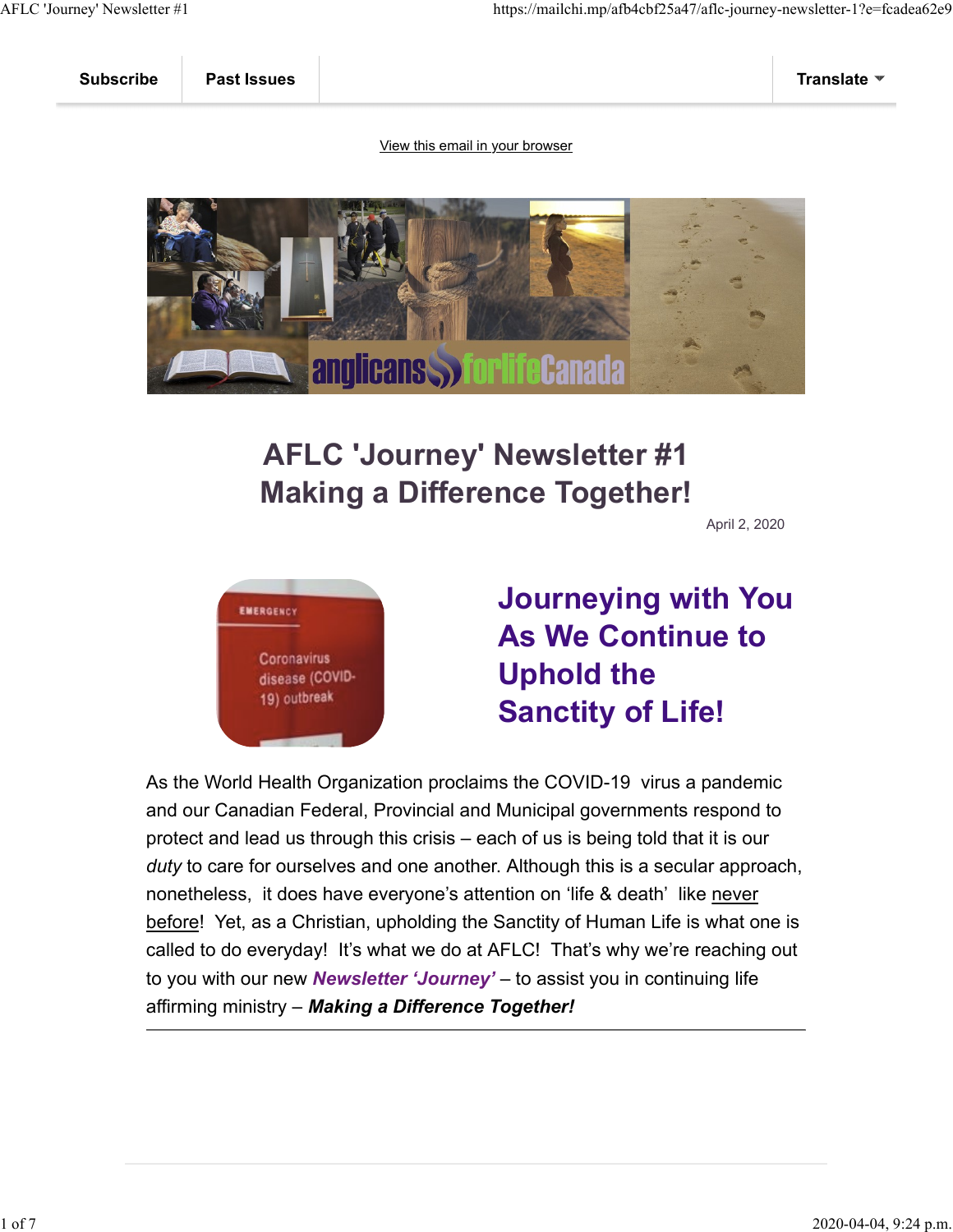

 $\frac{1}{\sqrt{2}}$ 

### Subscribe Past Issues Translate  $\blacktriangledown$

'Social Distancing', a phrase that didn't exist a few weeks ago, now defines our everyday living. With each passing day, Canadians are experiencing the increasing impact of the 'no physical contact' mandate. As the reality of this being the 'new norm' for an unknown length of time, feelings of despair, hopelessness and abandonment will continue to grow — with the inevitability of many people being tempted to embrace drastic acts which will lead to physical, emotional and spiritual pain, suffering and even death!



This is a defining moment for Christians to proclaim the Good News of Jesus Christ in both word and actions. As St. Paul reached out to the Christians in Corinth, his words are an example and an encouragement to us today:

"For we do not want you to be unaware, brothers, of the affliction we experienced in Asia. For we were so utterly burdened beyond our strength that we despaired of life itself. Indeed, we felt that we had received the sentence of death. But that was to make us rely not on ourselves but on God who raises the dead. He delivered us from such a deadly peril, and he will deliver us. On him we have set our hope that he will deliver us again. You also must help us by prayer, so that many will give thanks on our behalf for the blessing granted us through the prayers of many." 2 Corinthians 1:8-11 (ESV)



# Sharing His Gift of Spiritual Closeness

Music Suggestion: I Need Thee Every Hour (Fernando Ortega) https://www.youtube.com/watch?v=tZIMDcgrF-Q&list=PL05B763E33237346C&index=1

Each moment of each day and night, the Holy Spirit is actively delivering MAiL (His Merciful Aid in Living) worldwide because every life is sacred, unique and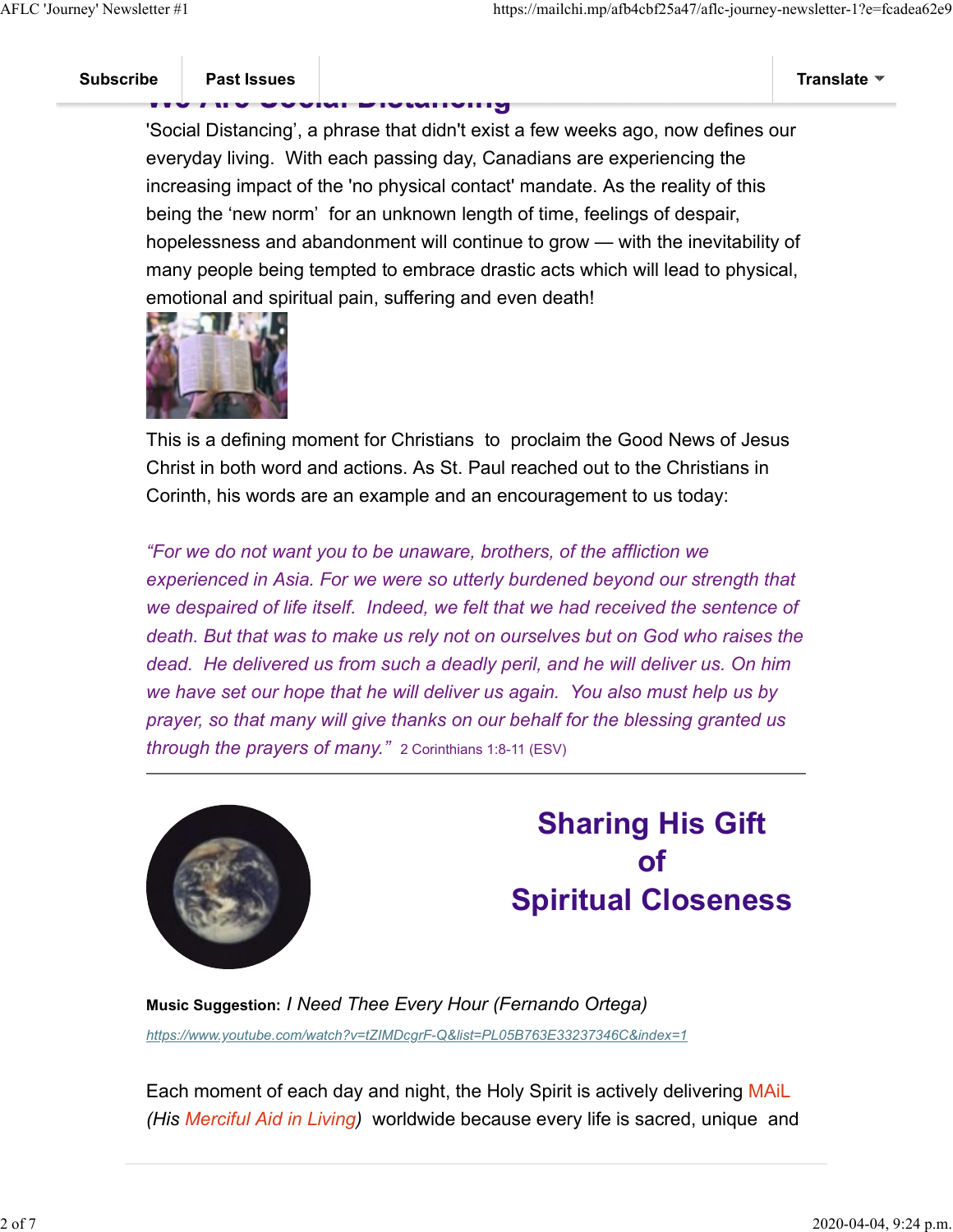$\overline{\phantom{a}}$  almostoc. Subscribe Past Issues Translate  $\blacktriangledown$ 

As Christian brothers and sisters in Christ, we can be equipped with new strength to stay connected to our Heavenly Father and to one another! Daily prayer and study of Holy Scripture keeps our spirits tuned into Him, so that He can work in us to receive—and through us— to deliver His MAIL to others.



# As Spiritual Medics on the **Frontline**

Although churches are closed and small groups are suspended from gathering physically – be assured that Christians are being gathered in by our Heavenly Father in new ways! The church is called to reach out to our fellow Canadians with Christ's Compassionate Love and pastoral Care. More than ever, Spiritual Medics are needed on the frontline – bringing hope to the hopeless and Merciful Aid in Living to the vulnerable in practical and meaningful action. This means being 'spiritually close' to both our brothers and sisters in Christ and our 'neighbours'! While nothing can stop the delivery of His MAiL, which is filled with His Promises, what each person does individually with it is the issue! Receive and be empowered – or ignore it? Corporately, as Spiritual Medics are out on the battlefield, the church needs to be spiritually and practically equipped to welcome in the wounded and the vulnerable. We at Anglicans For Life Canada are here for you – with Life Affirming resources and information to assist you and your church.



Mobilizing and **Delivering** His MAiL Today .... and Beyond

With each passing day – social safety nets are straining under the growing demand for financial and health care support. The 'unknown' and lack of human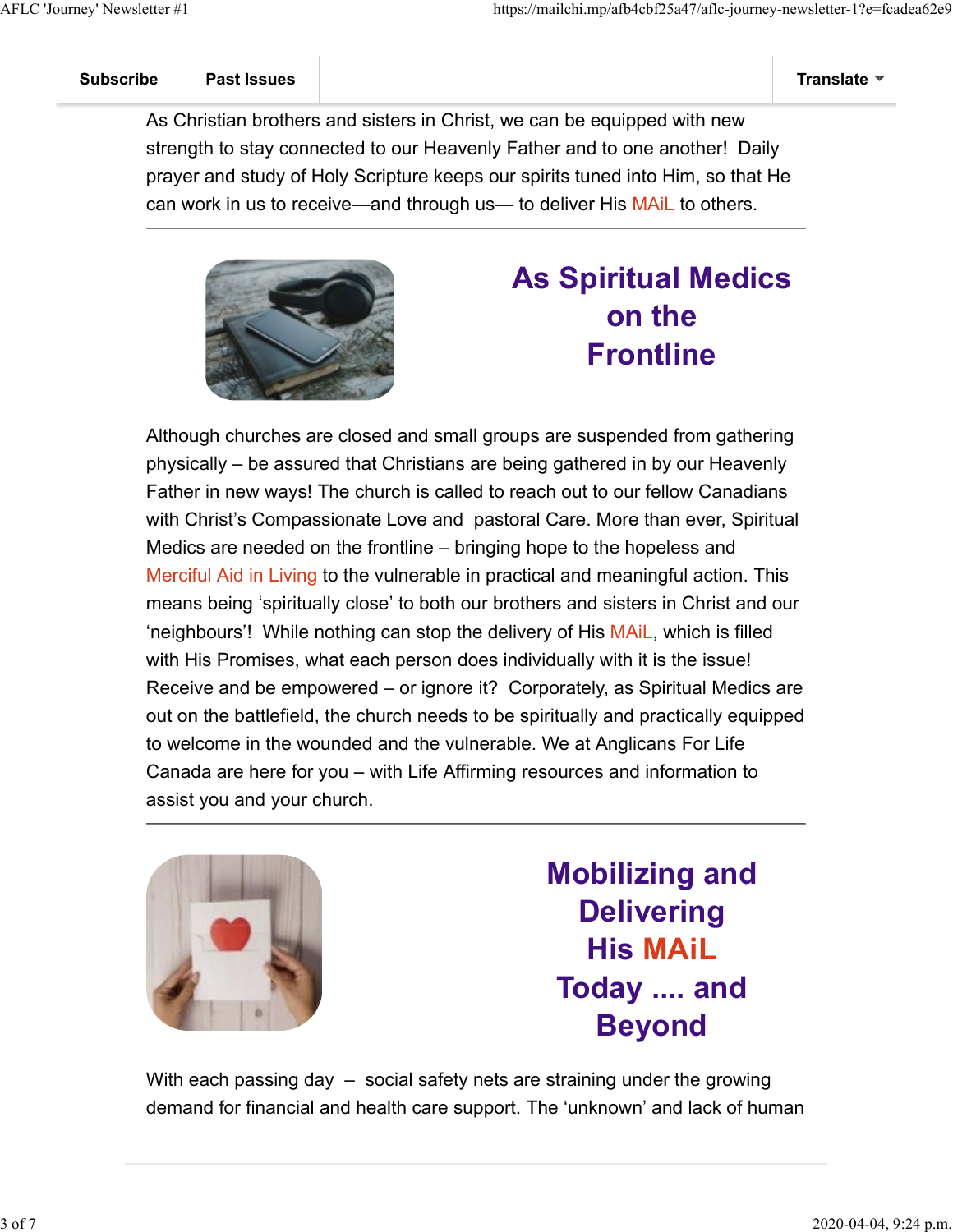control shakes and challenges every belief system – secular and religious. Yet, it is not seen and religious. Subscribe Past Issues Translate  $\blacktriangledown$ 

in the midst of this chaos the Good News of the Gospel is being realized in amazing ways! No matter how challenging the situation – His MAiL is being delivered! These are meant to be open and shared – today – tomorrow – and beyond!



Welcome To AFLC 'Journey" MAiL Box

## You've Got MAiL!

## Testimony of MAiL Delivery From Italy via Germany and finally to Canada!

Music Suggestion: Christ Our Hope in Life and Death (The Gettys)

https://www.youtube.com/watch?v=OibIi1rz7mw&feature=youtu.be

Just now Judy and I [Bishop Charlie Masters] had a wonderful call with her brother and wife who live in Germany. Bob has been involved in evangelism all his life. We compared notes as to how we were handling the isolation etc. Often, though they are now in their eighties, they lead a church for Germans who are wintering in Spain.

Today, they received word from one of those church members. This friend had just received a testimony from a 38 year old doctor in Italy. I don't know how that happened but anyway here is what I understand he reported. The doctor wrote of the horrors of the situation. In his hospital alone over 120 have died. He said he and all the doctors entered this crisis atheists. He said he had been at least six days straight in the hospital without leaving. He didn't know the last time he had eaten or slept. He said they were all done and had nothing else they could do.

In the midst of all this, a seventy-five year old man was brought in with difficulties breathing. It turned out the man was a pastor and he brought his Bible. He recovered enough for a time that he began reading the Bible to the patients and the doctor said that over time the doctors too would take a break to listen to him reading out loud the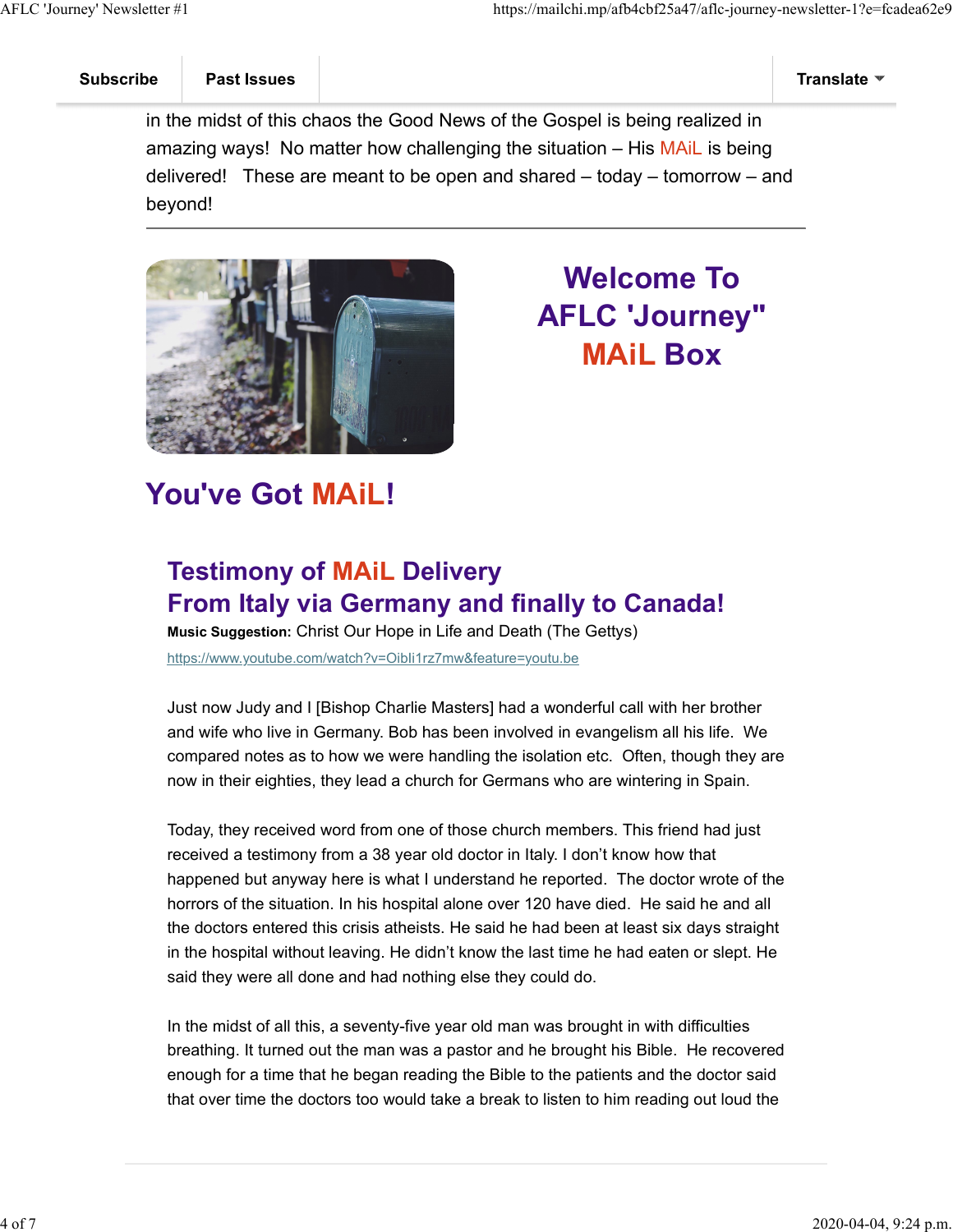| <b>Subscribe</b> |  |
|------------------|--|
|                  |  |

#### Subscribe Past Issues Translate  $\blacktriangledown$

Bible too. He reported that now all the doctors were believers.

Tragically he also reported that eventually this dear pastor did die much to the deep sadness of everyone especially the doctors. I believe this unexpected word of testimony surely demonstrates the sure promise and truth that our wonderful Lord and Saviour always works for good and nothing, nothing can ever separate us from His love.

Later Bob sent some of the text the doctor actually wrote: (now understand this has been translated from Italian to German to English):

"We have recognized that where man comes to the end of what he can do he ends up needing God, and we started asking Him for help when we had a few minutes; we talk to each other and we cannot believe that as wild atheists we are now looking for our peace every day and asking the Lord to help us so that we can take care of the sick. Yesterday, the 75-year-old pastor died who, despite the fact that we had more than 120 dead here in three weeks and we were all exhausted, destroyed, managed to bring peace to us despite his condition and our difficulties, which we had not hoped to find anymore. The pastor has gone to be with the Lord and soon we will follow him if it continues like this. I have not been home for 6 days, I do not know when I last ate, and I am becoming aware of my uselessness on earth and I want to dedicate my last breath to helping others, I am happy to have returned to God while I am surrounded by the suffering and death of my fellow human beings."

### A View from a Journey

Music Suggestion: Joy of the Journey (Michael Card) https://www.youtube.com/watch?v=GfW61yKyirY

As Vicky and I [Michael Bromilow] have struggled with composing this newsletter during dramatically changing days of national crisis, I have spent time looking at my paths taken and the potential ones forward relishing in awe of the Merciful Aid in Living (MAiL) that has surrounded and continues to encompass my life. Because of God's mercy and grace, I want to make a difference and know that God is working through me to love and support others with Merciful Aid in Living (MAiL)

As a visualizer I spent time on this chart shown below to help me understand the ways that MAIL washes over my Christian life. I am hopeful that sharing it will provide you an understanding of how MAIL may be part of your journey. The Holy Spirit (Dove) and open spaces on the chart leave room for your personal MAIL and reminds us all that there is more to come.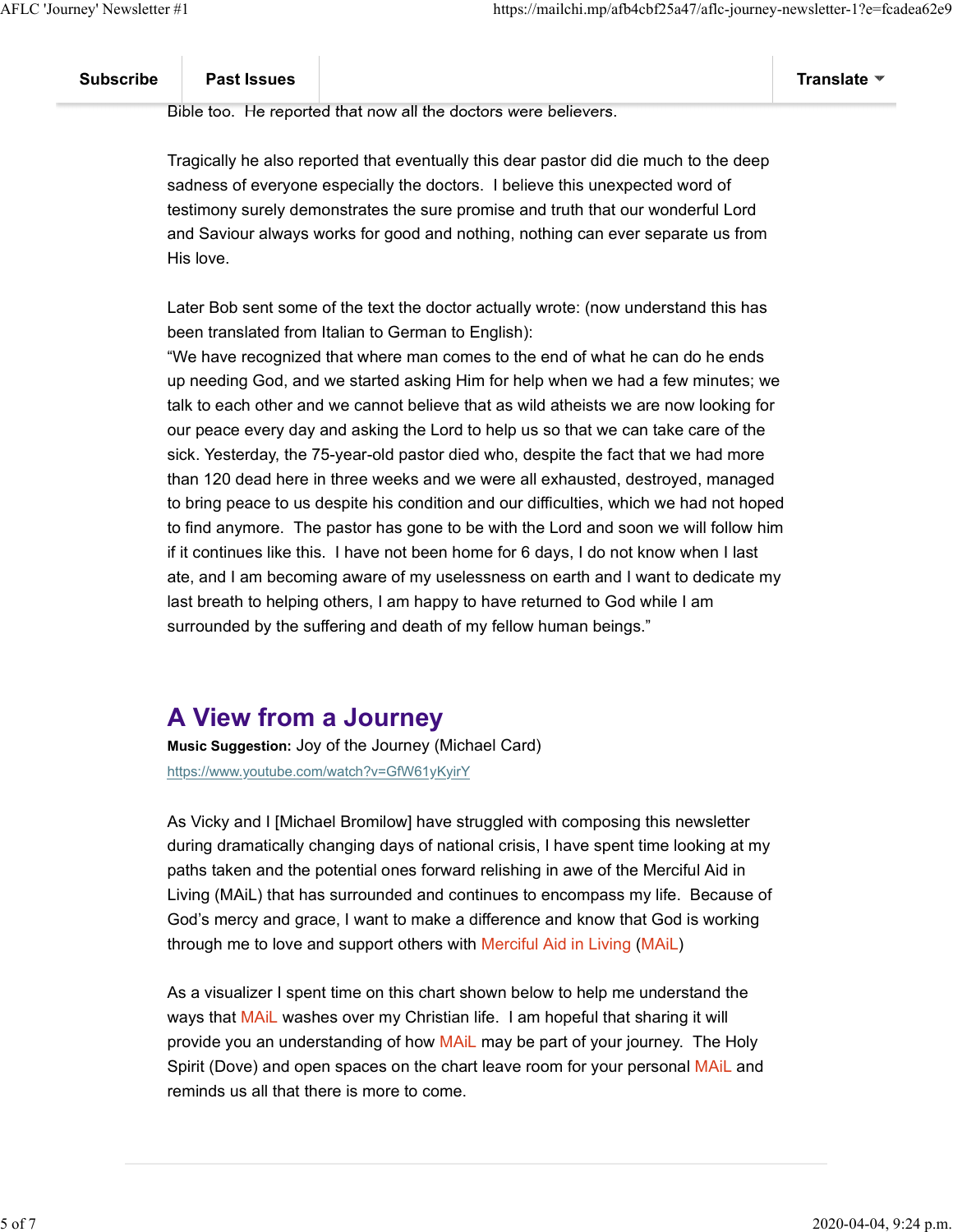| AFLC 'Journey' Newsletter #1 |                    |  |  | https://mailchi.mp/afb4cbf25a47/aflc-journey-newsletter-1?e=fcadea62e9 |  |
|------------------------------|--------------------|--|--|------------------------------------------------------------------------|--|
|                              |                    |  |  |                                                                        |  |
| <b>Subscribe</b>             | <b>Past Issues</b> |  |  | Translate $\sqrt{*}$                                                   |  |
|                              |                    |  |  |                                                                        |  |

Embracing my journey with the Lord is most important to me now as I grow older. As I discern His MAIL daily, I am thankful for such tools as the new "Embrace the Journey Project" by AFLC which will be a central part of His equipping me for further Life decisions until the day He calls me home.



## Please Send Us Your MAiL

Send us your experiences of receiving and delivering His MAiL

Let us know how we can be of service to you

Contact: vicky@anglicansforlifecanada.com

The Mission of Upholding The Sanctity of Human Life Continues. That's Why....